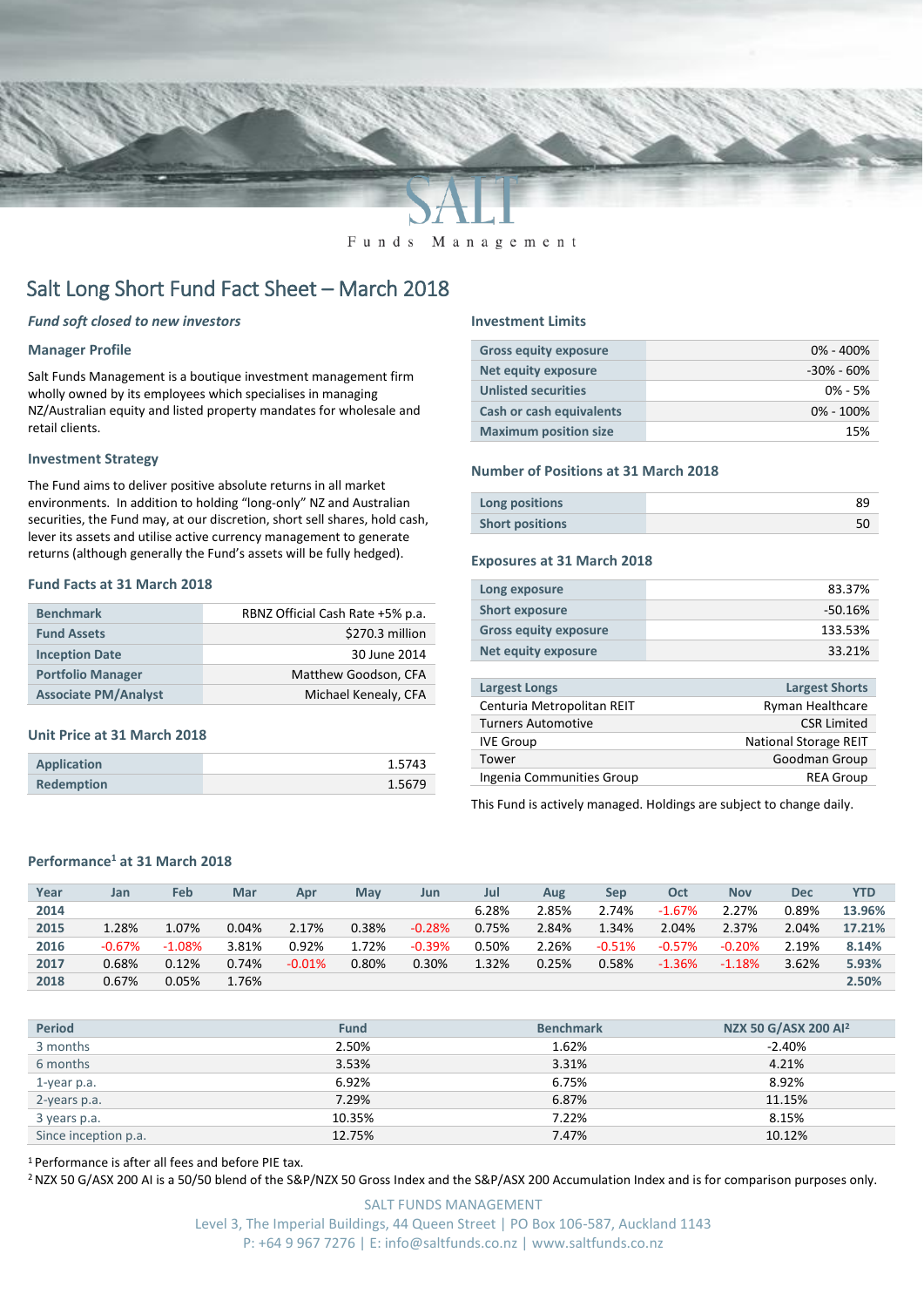Funds Management

# **Country Allocation at 31 March 2018 (Gross Equity Exposure) March 2018 Individual Stock Contribution**



# **Fund Commentary**

# Dear Fellow Investor,

The Fund experienced a strong month in March, delivering a return of +1.76% after all fees and expenses. It was extremely pleasing to land these numbers given that we have been battling away for some time with relatively neutral market positioning during a powerful bull market. We wanted to be positioned to still deliver positive returns when that market changed. That happened and we did, with the S&P/NZX50 Gross Index falling -0.65% and the S&P/ASX200 Accumulation Index down -3.77%. With approximately 70% of the Fund currently being in Australia, we were delighted to be on the right side of the buzz-saw that cut a swathe through markets over the month.

Since inception on 30 June 2014, the Fund has now returned +56.8% after all fees and expenses. Thirty-four of those forty-five months have had positive returns, we are yet to have a negative quarter and our correlation to increasingly volatile equity markets remains statistically zero. The Fund aims to deliver equity-like returns with no correlation to equities and much lower volatility. While we are far from immune to rough patches, we are pleased to have delivered thus far.

Looking at the daily returns over March provides a classic example of what we are trying to achieve. Of the 21 trading days, NZ had a range of +1.43% to -1.41% and Australia was +1.18% to -1.96%. By contrast, the Fund's range was a far narrower +0.44% to -0.33%. Our returns were far less volatile and were generally positive on the negative days.

A new-found volatility continued to rule equity markets during March although this was far more evident in the US market than the somewhat more sedate moves down under. The S&P500 Index recently had a record run of 112 days without a 1% decline but February and March saw 21 days with a move greater than 1%. 9 of these 21 moves were negative but the S&P500 fell by 6.5% over



the two months due largely to the worst days being far larger in magnitude than the best ones. This is a classic case of negative kurtosis in equity returns, where investors get hit hard on a small number of really bad days.

US moves to impose trade barriers were a key apparent source of volatility, with the market worrying about the stagflationary implications of a trade war. However, analysis by Goldman Sachs suggests that the measures put in place so far affect only about 3% of US imports and will lift the average US tariff rate by less than 1%. A significant escalation by affected countries and then the US into some form of fully fledged "trade war" would seem to be the fear. There is also perhaps a reassessment of the market's view that Trump's policies are "friendly" to it.

Other factors such as fears regarding an unsustainable US fiscal path, Facebook's privacy issues, European taxes on global webbased companies and President Trump's detestation of Amazon also played a part in the US declines. We suspect that a rapid unwind of various quantitative strategies also played a role in the volatility, with trend-following CTA funds being stopped out and risk-parity funds having to sell equities as volatility rose. A range of seemingly sophisticated strategies have been shown to be nothing more than momentum funds dressed in drag – when equities fall, volatility rises and they have to sell. Interestingly, it seems that retail capitulation is yet to happen, with one example being that client cash balances in Charles Schwab were at all-time lows of around 10% at end-Feb.

In our view, the key factor for global equity markets over the next few quarters will be monetary policy. Interest rates are slowly rising and QE is slowly ebbing around the world (to a point where it will likely become QT by calendar-year end). As expected, the Fed hiked by 25bp to a range of 1.50% to 1.75% during the month. However, while they lifted their 2019 forecast to four hikes, they did leave ambiguity as to whether there will be three or four moves in 2018 and this appeased markets that had increasingly feared four.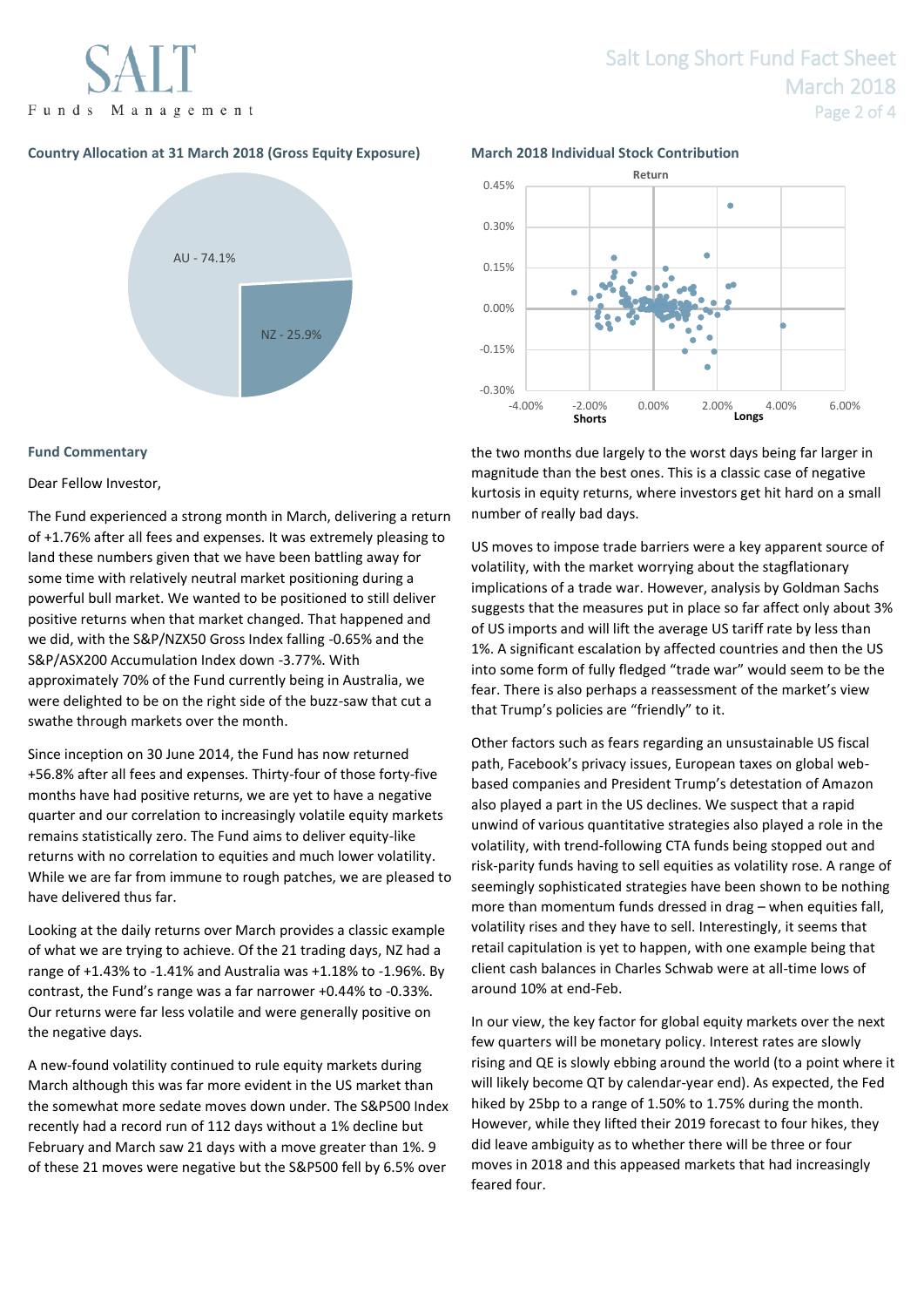More interestingly, the hawkish Bundesbank President, Jens Weidmann called for a prompt end to European QE to begin a multi-year process of monetary normalisation. The prospect of him replacing Draghi in 2019 could be very interesting for markets. Finally, here, in a highly hedged manner, BoJ Governor Kuroda suggested that inflation may finally reach their 2% target in 2019 and that it would therefore be logical to review their own QE policies. With the US now engaging in QT, the actions from Europe and later Japan will be the keys to watch on a global scale.

Add a sharp rise in US\$ Libor rates and it becomes clear that while US and global monetary conditions are still very easy in a historical context, they are beginning to tighten and will continue doing so. For example, the widely followed St Louis Fed Financial Stress Index reached an all-time low of -1.57 in Nov17 and has since tightened to -0.96. However, +0.0 is the long-term average and perhaps we have simply grown used to conditions being unusually loose ever since this remarkable bull market began in 2012. There is plenty of room for further tightening with all the implications that entails for equities and other risk assets.

While it is occurring in a typically opaque manner, China also appears to be on a moderate tightening path, with a greater focus on the quality of growth and a clampdown on shadow banking. The impact on demand can be seen in record iron ore stockpiles and we have played this theme from the short side in recent months with reasonable success in the likes of Fortescue, Mineral Resources and Sims Metal.

There is a major debate as to whether China can successfully and gradually de-gear without a financial crisis and/or sharp growth slowdown. An IMF paper we came across titled "Credit Booms – Is China Different" raises some real concerns. Firstly, non-financial sector credit was stable at 135% of GDP pre-2009 but has since risen sharply to 235% by end-2016. This has taken China's "credit gap", the deviation of this credit/GDP ratio from trend, to an alarming 25% of GDP. In 43 similar such cases globally, the IMF has only identified five which did not end in a major financial crisis or growth slowdown and each of those was hardly a walk in the park (e.g., one was NZ in the early 1990's).

A potential catalyst could be further US tightening putting ever greater pressure on the currency pegs run by China and Hong Kong. They will face bad choices between either tightening or depreciating their currencies and accepting the inflationary pressure that follows. The Telegraph's Ambrose Evans-Pritchard wrote an excellent article on how any tightening could hurt Hong Kong's hyper-inflated property market and that Nomura calculates Hong Kong's "credit gap" to be a staggering 45% of GDP. Amidst all the other current macro noise, it really seems that tightening global monetary policy should be the key focus for investors.

Offsetting our China-driven bulk commodity shorts, we are becoming increasingly attracted to oil plays for several reasons. Firstly, the US appointment of ultra-hawks re Iran to the positions of Secretary of State and National Security Advisor suggest there is considerable potential for the deal that ended Iran's embargo to

be upended at its May review date. As a tail risk, there is clearly some prospect of further conflict in the region. Secondly, reports late month on Reuters stated that OPEC and Russia are close to reaching a 10-20 year agreement on oil production curbs to support prices. Thirdly, Venezuelan production is collapsing. Risks to this trade are that speculative net positioning is already very net long and that US shale oil production continues to rise. However, oil service costs are also rising and debt finance is becoming more expensive.

Our largest play in the general oil space is Speedcast (SDA, -7.2%) which has been an extremely successful investment since we first purchased in the low \$3 region. They have grown into a major global supplier of satellite communications services. Satellite input costs have plunged due to a global glut, luxury cruise-liner demand for bandwidth is growing like topsy but SDA's major oil platform business is utterly in the doldrums – for now. SDA already trades on a very attractive free cashflow yield in the 10% region and they have huge operational leverage to stacked oil rigs being returned to use.

Our direct oil investments comprise an array of small holdings with large potential upside. FAR Oil (FAR, +5.3%) has a sizeable interest in what will become a large Woodside-operated development offshore Senegal. FAR's angles are that they have interests in a number of "nearology" plays and that Conoco Phillips sold their interest in the field to Woodside without allegedly considering FAR's pre-emptive rights. This is currently before the International Court of Arbitration and could lead to a major win for FAR (or perhaps a takeout to avoid the complications). Other plays are Woodside (WPL, +0.2%), which appears to be finally corralling the different players with gas field interests offshore WA to provide a rational source of LNG supply into booming Asian markets; Central Petroleum (CTP, +31.6%) has significant stranded gas assets alongside Macquarie in the Northern Territory but these will shortly be connected by a pipeline to the Moomba hub and thence to booming East Coast gas markets; Senex Energy (SXY, +3.9%) which has some drilling risk in its prime Queensland coal-seam gas acreage but will be a standout takeover candidate if successful given the gas shortage for LNG exports; and finally a tiny play in Sundance Energy (SEA, -18.4%) at its lows, which has acquired some US shale oil exposure on what appear to be very favourable terms.

Returning to the performance of the Fund during March, our strong return of 1.76% reflected an excellent "winners to losers" ratio of 60.6% and a skew to our positive contributors being larger than our negative detractors.

The stand-out was our large long in Tower (TWR, +19.1%) which rose sharply on the sale of Suncorp's stake to Bain Capital for \$0.80/share. Notably, Bain's SSH notice outlined provisions to make a top-up payment should they choose to initiate a takeover offer within 9 months. In any case, although TWR's share price rose from \$0.68 to \$0.81, our valuation remains well north of this.